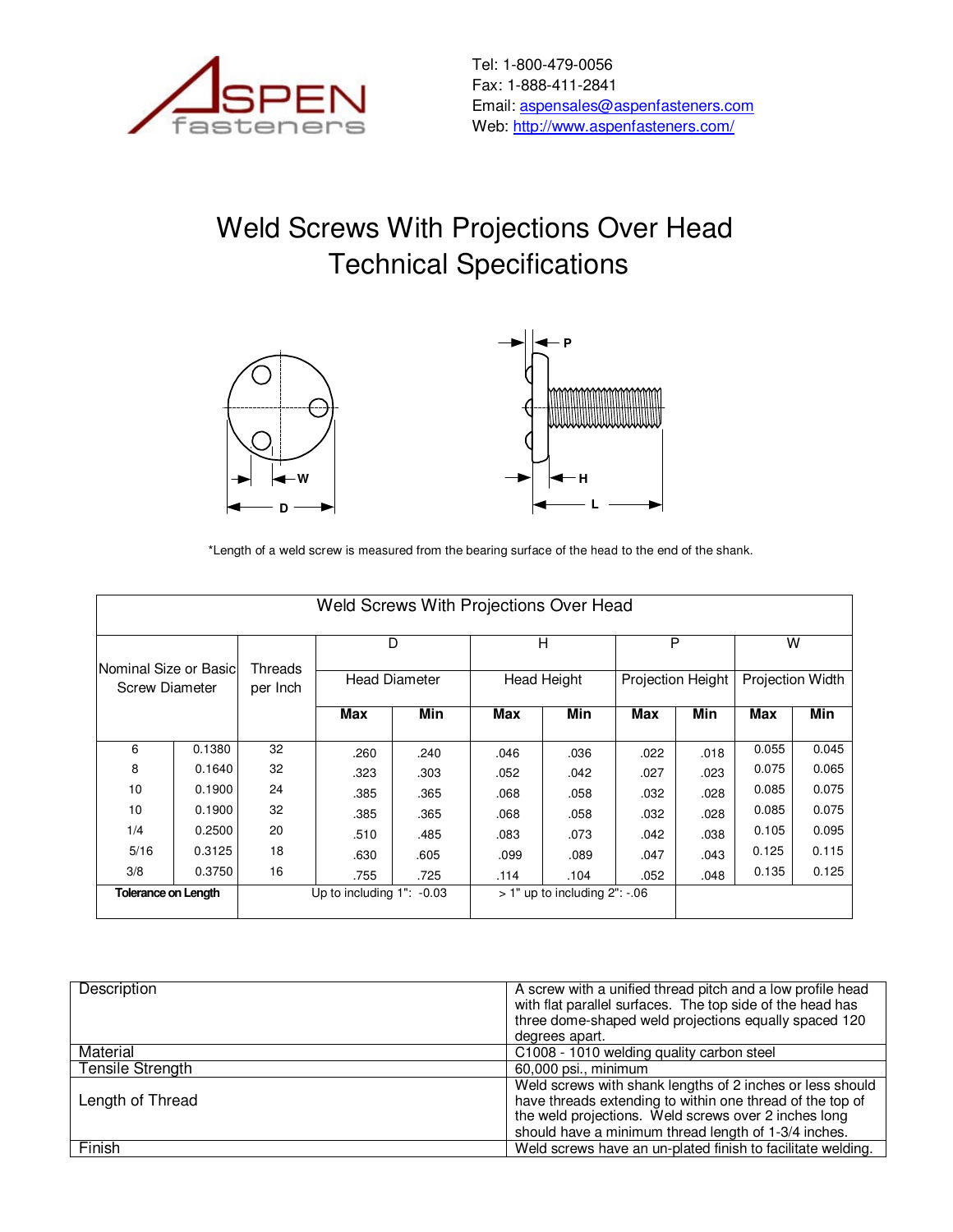

Tel: 1-800-479-0056 Fax: 1-888-411-2841 Email: **aspensales@aspenfasteners.com** Web: <u>http://www.aspenfasteners.com/</u>

| Weld Screw Part Number Alias List - Projections Over Head |                |                |  |                |                |                |
|-----------------------------------------------------------|----------------|----------------|--|----------------|----------------|----------------|
| <b>Aspen Part #</b>                                       | <b>Buckeye</b> | Gripco         |  | Aspen Part #   | <b>Buckeye</b> | Gripco         |
| SC491-632X14                                              | GW 1104        | NN-0632-S-0250 |  | SC491-1024X1   | GW 1516        | NN-1024-S-1000 |
| SC491-632X38                                              | GW 1106        | NN-0632-S-0375 |  | SC491-1032X38  | GW 1606        | NN-1032-S-0375 |
| SC491-632X12                                              | GW 1108        | NN-0632-S-0500 |  | SC491-1032X12  | GW 1608        | NN-1032-S-0500 |
| SC491-632X58                                              | GW 1110        | NN-0632-S-0625 |  | SC491-1032X58  | GW 1610        | NN-1032-S-0625 |
| SC491-832X38                                              | GW 1406        | NN-0832-S-0375 |  | SC491-1032X34  | GW 1612        | NN-1032-S-0750 |
| SC491-832X12                                              | GW 1408        | NN-0832-S-0500 |  | SC491-1032X1   | GW 1616        | NN-1032-S-1000 |
| SC491-832X58                                              | GW 1410        | NN-0832-S-0625 |  | SC491-1420X38  | GW 2106        | NN-1420-S-0375 |
| SC491-832X34                                              | GW 1412        | NN-0832-S-0750 |  | SC491-1420X12  | GW 2108        | NN-1420-S-0500 |
| SC491-832X1                                               | GW 1416        | NN-0832-S-1000 |  | SC491-1420X58  | GW 2110        | NN-1420-S-0625 |
| SC491-1024X38                                             | GW 1506        | NN-1024-S-0375 |  | SC491-1420X34  | GW 2112        | NN-1420-S-0750 |
| SC491-1024X12                                             | GW 1508        | NN-1024-S-0500 |  | SC491-1420X1   | GW 2116        | NN-1420-S-1000 |
| SC491-1024X58                                             | GW 1510        | NN-1024-S-0625 |  | SC491-51618X34 | GW 2712        |                |
| SC491-1024X34                                             | GW 1512        | NN-1024-S-0750 |  |                |                |                |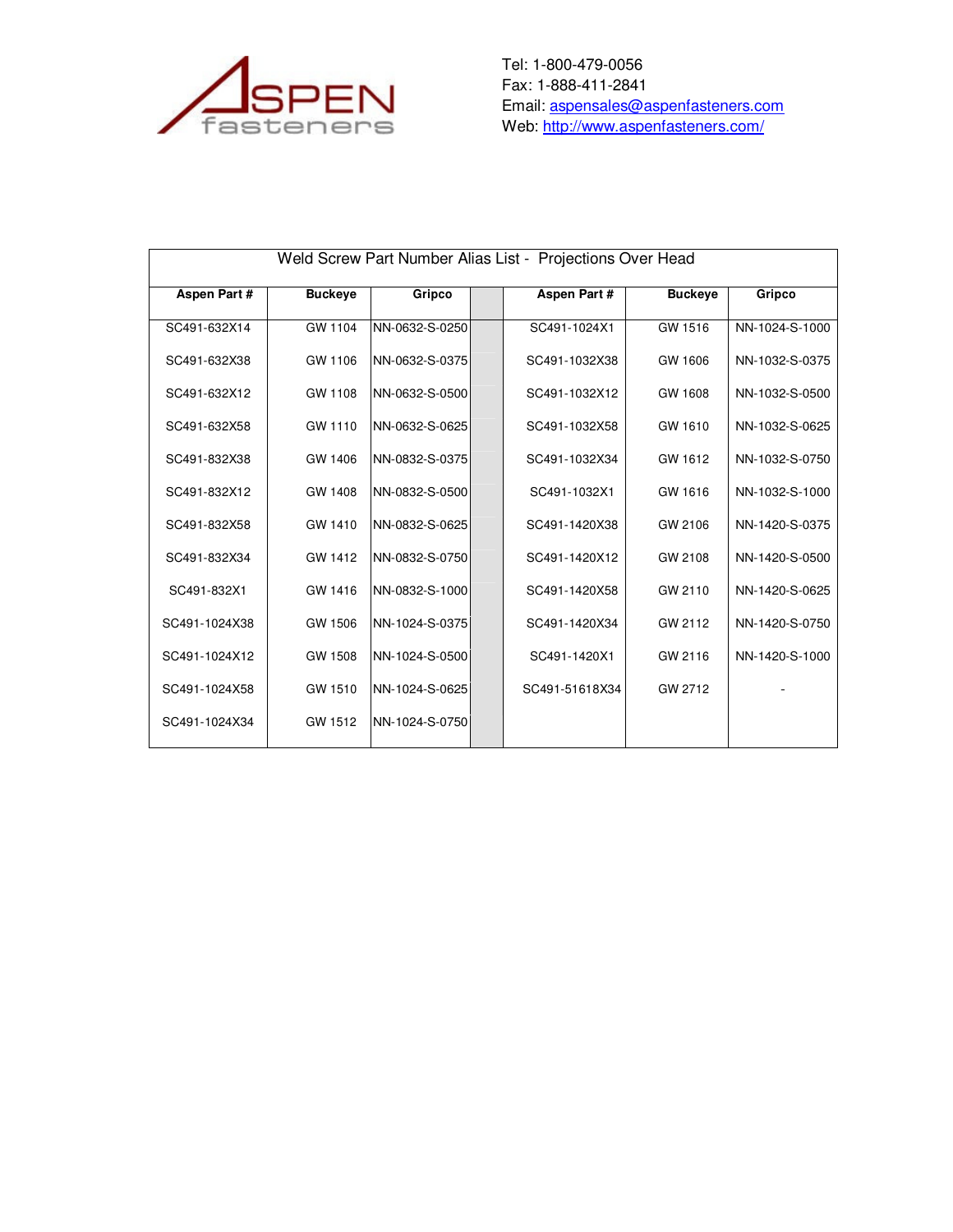

## Weld Screws With Projections Under the Head Technical Specifications





\*Length of a weld screw is measured from the bearing surface of the head to the end of the shank, excluding projections.

| Weld Screws With Projections Under the Head    |        |                                 |                           |       |                                      |       |                        |                |                       |       |
|------------------------------------------------|--------|---------------------------------|---------------------------|-------|--------------------------------------|-------|------------------------|----------------|-----------------------|-------|
| Nominal Size or Basic<br><b>Screw Diameter</b> |        |                                 | D<br><b>Head Diameter</b> |       | Н<br><b>Head Height</b>              |       | P<br>Projection Height |                | W<br>Projection Width |       |
|                                                |        | Threads<br>per Inch             |                           |       |                                      |       |                        |                |                       |       |
|                                                |        |                                 | Max                       | Min   | Max                                  | Min   | Max                    | Min            | Max                   | Min   |
| 6                                              | 0.1380 | 32                              | 0.323                     | 0.303 | 0.052                                | 0.042 | 0.022                  | 0.018          | 0.055                 | 0.045 |
| 8                                              | 0.1640 | 32                              | 0.385                     | 0.365 | 0.068                                | 0.058 | 0.027                  | 0.023          | 0.075                 | 0.065 |
| 10                                             | 0.1900 | 24                              | 0.448                     | 0.428 | 0.068                                | 0.058 | 0.032                  | 0.028          | 0.085                 | 0.075 |
| 10                                             | 0.1900 | 32                              | 0.448                     | 0.428 | 0.068                                | 0.058 | 0.032                  | 0.028          | 0.085                 | 0.075 |
| 1/4                                            | 0.2500 | 20                              | 0.575                     | 0.550 | 0.083                                | 0.073 | 0.042                  | 0.038          | 0.105                 | 0.095 |
| 5/16                                           | 0.3125 | 18                              | 0.755                     | 0.725 | 0.099                                | 0.089 | 0.047                  | 0.043          | 0.125                 | 0.115 |
| 3/8                                            | 0.3750 | 16                              | 0.880                     | 0.850 | 0.114                                | 0.104 | 0.052                  | 0.048          | 0.135                 | 0.125 |
| 1/2                                            | 0.5000 | 13                              | 1.005                     | 0.975 | 0.146                                | 0.136 | 0.062                  | 0.058          | 0.156                 | 0.145 |
| <b>Tolerance on Length</b>                     |        | Up to including $1"$ : $-0.031$ |                           |       | $> 1"$ up to including $2"$ : $-062$ |       |                        | $> 2$ ": -.093 |                       |       |

| Description             | A screw with a unified thread pitch and a low profile head  |
|-------------------------|-------------------------------------------------------------|
|                         | with flat parallel surfaces. The underside of the head has  |
|                         | three dome-shaped weld projections equally spaced 120       |
|                         |                                                             |
|                         | degrees from one another; for through-hole applications.    |
| Material                | C1008 - 1010 welding quality carbon steel                   |
| <b>Tensile Strength</b> | 60,000 psi., minimum                                        |
|                         | Weld screws with nominal lengths of 2 inches or less        |
| Length of Thread        | should have threads extending to within one thread of the   |
|                         | top of the weld projections. Screws over 2 inches should    |
|                         | have a minimum thread length of 1-3/4 inches.               |
| Finish                  | Weld screws have an un-plated finish to facilitate welding. |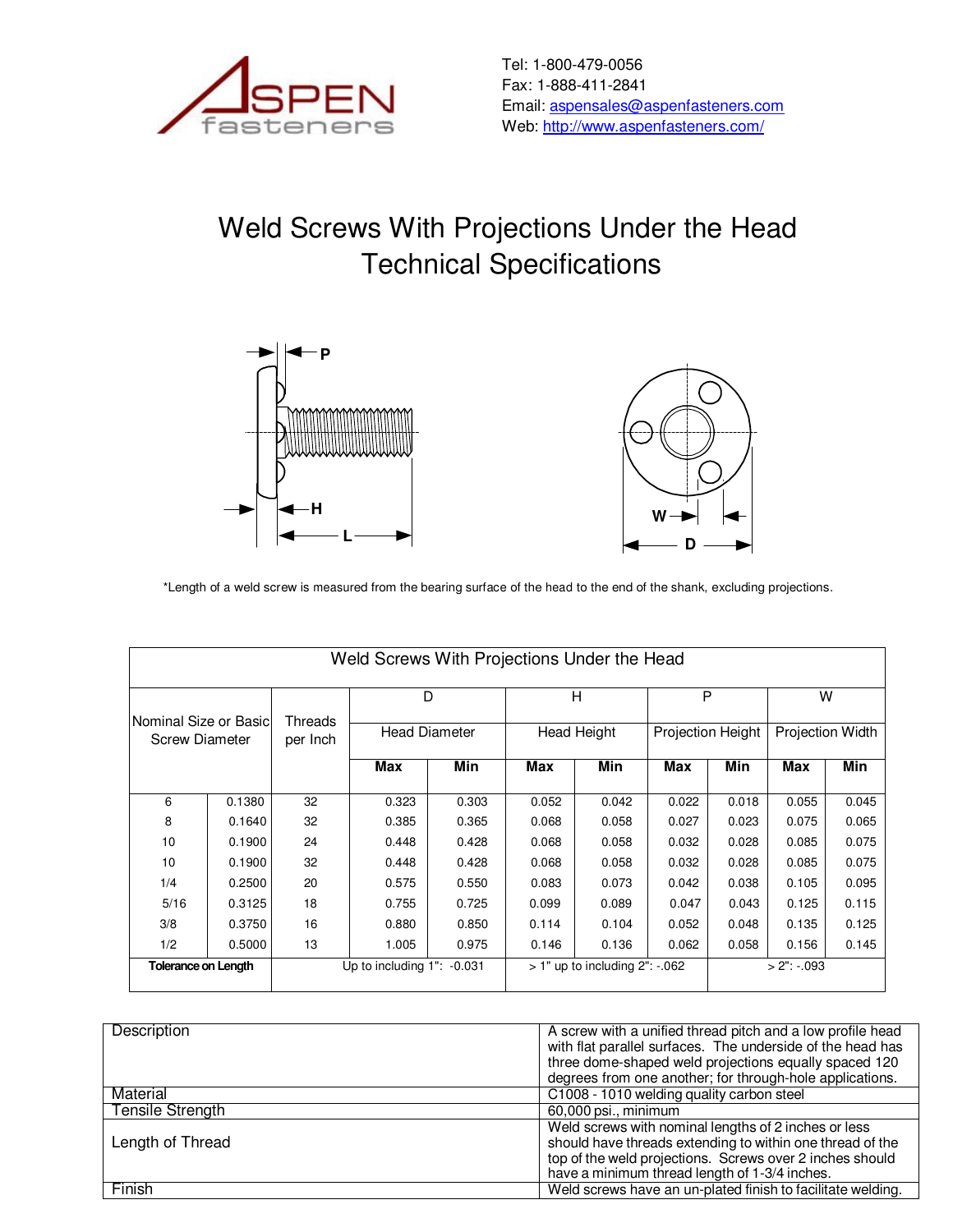

Tel: 1-800-479-0056 Fax: 1-888-411-2841 Email: **aspensales@aspenfasteners.com** Web: <u>http://www.aspenfasteners.com/</u>

| Weld Screw Part Number Alias List - Projections Under Head |                |                |                               |                |                |  |
|------------------------------------------------------------|----------------|----------------|-------------------------------|----------------|----------------|--|
| <b>Aspen Part #</b>                                        | <b>Buckeye</b> | Gripco         | <b>Aspen Part#</b>            | <b>Buckeye</b> | Gripco         |  |
| SC492-632X14                                               | HW 1104        | MN-0632-S-0250 | SC492-1032X1                  | HW 1616        | MN-1032-S-1000 |  |
| SC492-632X38                                               | HW 1106        | MN-0632-S-0375 | SC492-1420X38                 | HW 2106        | MN-1420-S-0375 |  |
| SC492-632X12                                               | HW 1108        | MN-0632-S-0500 | SC492-1420X12                 | HW 2108        | MN-1420-S-0500 |  |
| SC492-632X58                                               | HW 1110        | MN-0632-S-0625 | SC492-1420X58                 | HW 2110        | MN-1420-S-0625 |  |
| SC492-632X34                                               | HW 1112        | MN-0632-S-0750 | SC492-1420X34                 | HW 2112        | MN-1420-S-0750 |  |
| SC492-632X1                                                |                | MN-0632-S-1000 | SC492-1420X78                 | HW 2114        |                |  |
| SC492-832X38                                               | HW 1406        | MN-0832-S-0375 | SC492-1420X1                  | HW 2116        | MN-1420-S-1000 |  |
| SC492-832X12                                               | HW 1408        | MN-0832-S-0500 | SC492-1420X114                | HW 2120        |                |  |
| SC492-832X58                                               | HW 1410        | MN-0832-S-0625 | SC492-1420X112                | HW 2124        |                |  |
| SC492-832X34                                               | HW 1412        | MN-0832-S-0750 | SC492-1420X134                | HW 2128        |                |  |
| SC492-832X1                                                | HW 1416        | MN-0832-S-1000 | SC492-1420X2                  | HW 2132        |                |  |
| SC492-1024X38                                              | HW 1506        | MN-1024-S-0375 | SC492-51618X58                | HW 2810        |                |  |
| SC492-1024X12                                              | HW 1508        | MN-1024-S-0500 | SC492-51618X34                | HW 2812        |                |  |
| SC492-1024X58                                              | HW 1510        | MN-1024-S-0625 | SC492-51618X1                 | HW 2816        |                |  |
| SC492-1024X34                                              | HW 1512        | MN-1024-S-0750 | SC492-51618X114               |                |                |  |
| SC492-1024X1                                               |                | MN-1024-S-1000 | SC492-51618X2                 |                |                |  |
| SC492-1024X114                                             | HW 1520        | MN-1024-S-1250 | SC492-3816X1                  | HW 3316        |                |  |
| SC492-1032X38                                              | HW 1606        |                | MN-1032-S-0375 SC492-3816X114 | HW 3320        |                |  |
| SC492-1032X12                                              | HW 1608        | MN-1032-S-0500 | SC492-3816X112                | HW 3324        |                |  |
| SC492-1032X58                                              | HW 1610        | MN-1032-S-0625 | SC492-3816X134                | HW 3328        |                |  |
| SC492-1032X34                                              | HW 1612        | MN-1032-S-0750 | SC492-1213X114                | HW 4420        |                |  |